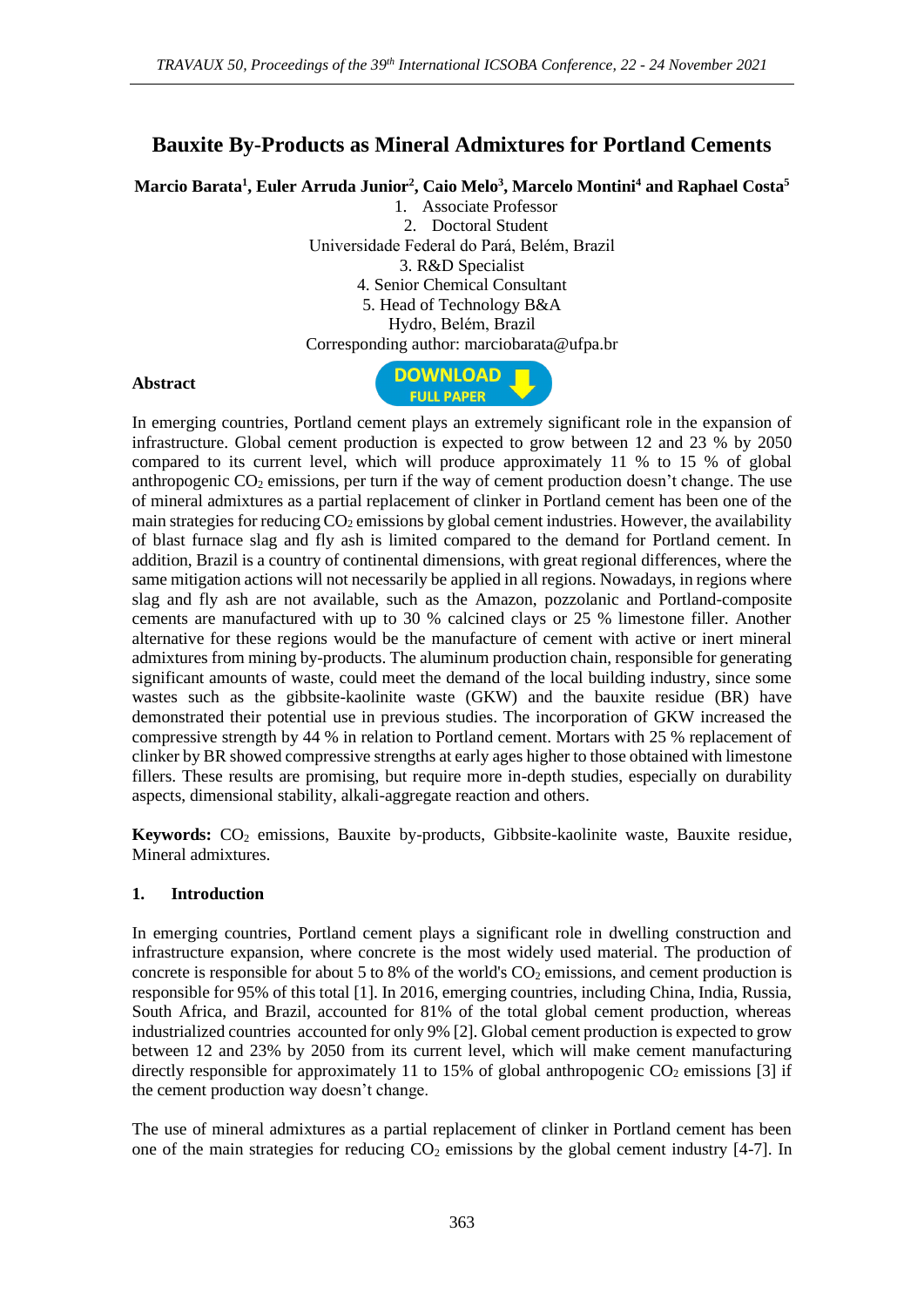Brazil, the reduction of clinker-cement ratio from the use of mineral admixtures could represented 69% of  $CO<sub>2</sub>$  total mitigation emissions in the country's cement sector by 2050 [8]. However, the availability of ground blast furnace slag and fly ash is not enough afford the demand for Portland cement [9].

In addition, Brazil is a country of continental dimensions, with enormous regional differences, in which the same mitigation actions will not be necessarily applied in all Brazilian regions [8]. Currently, in regions where ground blast furnace slag and fly ash are not available, such as the Amazon region, composite and pozzolanic cements are manufactured with up to 25% limestone filler and 30% calcined kaolin, respectively.

Another alternative for the region would be the cement manufacturing with active or inert mineral admixtures from mining by-products. The aluminum production chain produces by-products that can fit this description and can potentially meet the demand of the local building industry.

At HYDRO group, two by-products are generated with great application potential as active and inert mineral admixtures in Portland cements, namely, the gibbsite-kaolinite waste (GKW) and bauxite residue (BR), respectively. The first is generated from the bauxite ore beneficiation process in order to remove kaolinite from gibbsite; the resulting by-product is enriched with kaolinite [10], whose quantities generated are close to 5.4 Mtpy. Bauxite residue (BR) is a byproduct of the Bayer process, containing mostly phases from bauxite ore such as hematite, goethite, gibbsite and anatase, in addition to sodalite formed during the process and soluble sodium. Approximately 4.7 Mt of this residue is generated annually. The pozzolanic activity of BR is not satisfactory [11].

The aim of this research was to investigate the effect of incorporating GKW and BR as mineral admixtures to Portland clinker. The first as a supplementary cementitious material in pozzolanic cements and the second as a filler, replacing limestone in Portland-composite cements, CP IV and CP II F, according to Brazilian cement standard ABNT NBR 16697. Both are equivalent to CEM IV and CEM II/BL on European cement standard EN197-I, respectively.

## **2. Experimental**

## **2.1 Raw Materials**

There were four raw materials analyzed in the experimental program. The first one was BR from ALUNORTE, generated in Barcarena. The second, the residue from the bauxite washing process in Paragominas (Mineração Paragominas), rich with kaolinite and gibbsite, called here GKW [10]. The others were included in the experimental for comparison purposes. The flint kaolin (FK), extracted from the deposits in the middle Capim River valley in Ipixuna do Pará, is recognized as a high-grade kaolin for the production of high-performance pozzolans [12-13]. And finally, the limestone (LS), as it is the inert mineral admixture used at the production of Portland-composite cement, mining from the Northeast region of Pará, from calciferous occurrences denominated Pirabas Formation.

## **2.2 Production of Mineral Admixtures**

The active mineral admixtures produced in the experimental program were derived from calcination and grinding of kaolins (GKW and FK). The inert mineral admixtures (BR and LS) were only dried and ground. Two and a half kilograms of each kaolin were thermally treated at 800 ºC with a 2-hour plateau. The calcined kaolins were ground for 3 hours in a ball mill using 10 liter porcelain jars with alumina spheres in a 1:9 ratio (ore:spheres). The BR and the limestone were dried in an oven at 105 ºC until reaching the constant mass and ground under the same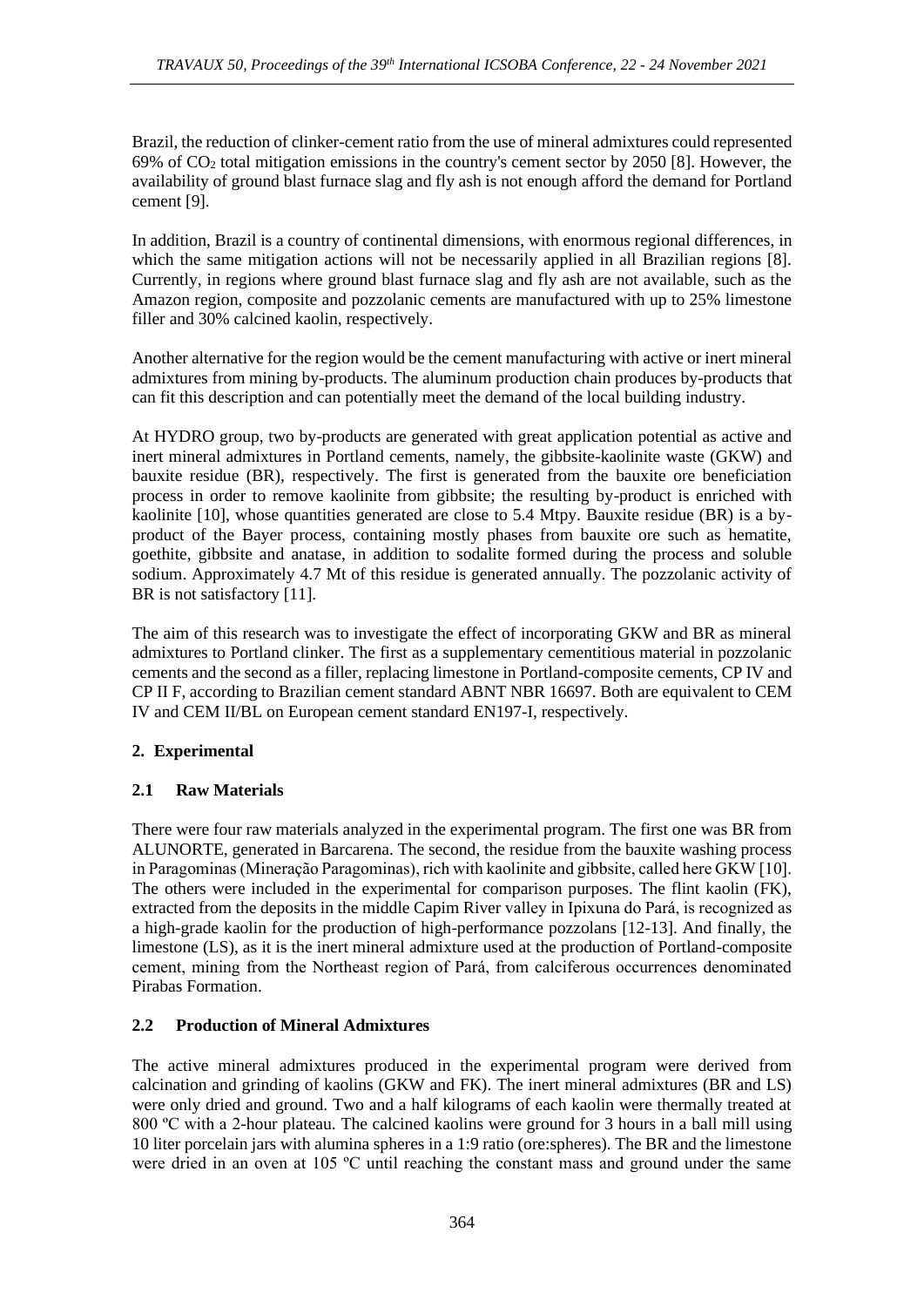than at 28 days. The results are promising, but they should be viewed with caution, as there are other aspects that must be taken into account when using BR in Portland cement, such as alkaliaggregate reactivity, the appearance of efflorescence, shrinkage and color.

GKW consists mostly (60%) of a kaolinite with a high degree of defects and extremely fine. The  $SSA<sub>BET</sub>$  of untreated and thermally treated GKW were 19 and 42  $m^2.g^{-1}$ , respectively. These characteristics, whereas providing high reactivity, can also cause problems associated with dimensional stability such as excessive shrinkage and creep.

Metakaolin derived from GKW obtained a PI at 28 days of 144 %, similar to that calcined FK which is considered one of the most reactive mineral admixtures. In addition, M-GKW also showed a high-value of PI for the early ages, mainly at 7 days. This is an extremely important aspect for the cement industry, considering that the major problem of pozzolanic cements, with large incorporation of mineral admixtures, is the low compressive strength at early ages. The use of GKW may eliminate this problem as long as the issue of fineness is controlled.

#### **5. References**

- 1. Robbie M Andrew, Global CO<sup>2</sup> emissions from cement production, *Earth System Science Data,* Vol. 11, No. 4, (2019), 1675-1710.
- 2. CEMBUREAU, Activity Report, 2017, *CEMBUREAU Blog*. <https://cembureau.eu/media/vxyilmsd/activity-report-2017.pdf> (accessed on 15 April 2018).
- 3. International Energy Agency, Tecnnology Roadmap: Low-carbon transistion in cement industry, *IEA Blog*. [https://www.iea.org/reports/technology-roadmap-low-carbon](https://www.iea.org/reports/technology-roadmap-low-carbon-transition-in-the-cement-industry)[transition-in-the-cement-industry](https://www.iea.org/reports/technology-roadmap-low-carbon-transition-in-the-cement-industry) (accessed on 31 Jan 2020).
- 4. Raili Kajaste and Makka Hurme, Cement industry greenhouse gas emissions management options and abatement cost, *Journal Cleaner Production*, Vol. 112, Part 5, (2016), 4041- 4052.
- 5. M. Schneider et al., Sustainable cement production—present and future, *Cement and Concrete Research,* Vol. 41, No. 7, (2011), 642–650.
- 6. J.S. Damtoft et al., Sustainable development and climate change initiatives, *Concrete Research*, Vol. 38, No. 2, (2008) 115–127.
- 7. United Nations Environment, Karen Louise Scrivener, Vanderley Moacir John, Ellis M. Gartner, Eco-efficient cements: Potential economically viable solutions for a low- $CO<sub>2</sub>$ cement-based materials industry, *Cement and Concrete Research*, Vol. 114, (2018) 2-26.
- 8. Sindicato Nacional da Indústria do Cimento and Associação Brasileira de Cimento Portland, Roadmap tecnológico do cimento: potencial de redução das emissões de carbono da indústria do cimento brasileira até 2050, *SNIC Blog*. [snic.org.br/assets/pdf/roadmap/roadmap-tecnologico-do-cimento-brasil.pdf](http://snic.org.br/assets/pdf/roadmap/roadmap-tecnologico-do-cimento-brasil.pdf) (accessed on 2 feb 2020).
- 9. Ruben Snellings, Assessing, understanding and unlocking supplementary cementitious materials, *RILEM Technical Letters*, Vol. 1, No. 1, (2016), 50-55.
- 10. Caio Cesar Amorim Melo et al., Gibbsite-kaolinite Waste from bauxite beneficiation to obtain FAU zeolite: Synthesis optimization using a factorial design of experiments and response surface methodology, *Applied Clay Science*, Vol. 170, (2019), 125-134.
- 11. Pedro Secco, Elias Soares and Márcio Barata, The use of red mud and kaolin waste in the production of a new building material: Pozzolanic pigment for colored concrete and mortar, *Proceedings of 36th International Symposium ICSOBA*, Belém, Brazil, 29 October - 1 November 2018, Paper BR 9, *TRAVAUX* 47, 459-464.
- 12. Márcio Barata and Rômulo Angélica, Characterization of kaolin wastes from kaolin mining industry from the amazon region as raw material for pozzolan production, *Cerâmica*, Vol. 58, (2012), 36-42.